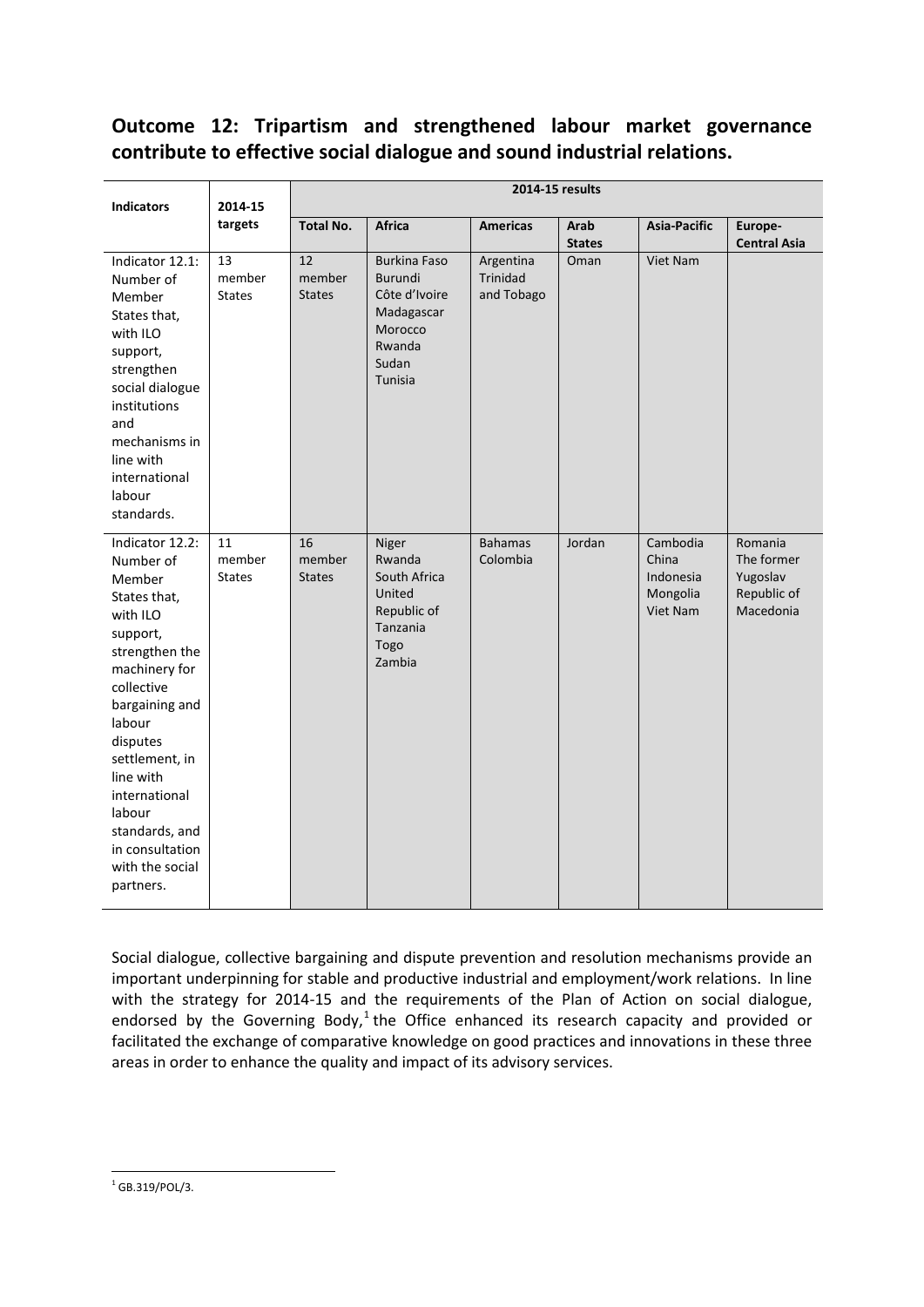*Area of focus 1 on strengthening the role of tripartism, social dialogue and collective bargaining in effective labour market governance and crisis responses that promote stable, inclusive and balanced recovery*

During the biennium, with ILO support, 12 countries (Argentina, Burkina Faso, Burundi, Côte d'Ivoire, Madagascar, Morocco, Oman, Rwanda, Sudan, Trinidad and Tobago, Tunisia and Viet Nam) established or strengthened the framework for national tripartite social dialogue in order to better address labour market challenges and promote sustainable reform and recovery based on tripartite consensus.

One country (Indonesia) established or revitalized mechanisms and processes designed to prevent and settle labour disputes and established reformed or revitalized frameworks and mechanisms for collective bargaining.

Five countries (the Bahamas, Colombia, the former Yugoslav Republic of Macedonia, Romania and the United Republic of Tanzania) established or revitalized mechanisms and processes designed to prevent and settle labour disputes without the need for adjudication or industrial action.

Ten countries (Cambodia, China, Jordan, Mongolia, Niger, Rwanda, South Africa, Togo, Viet Nam and Zambia) established, reformed or revitalized collective bargaining frameworks in order to ensure that they were inclusive and contributed to fair wage policies and sound industrial relations.

A number of other countries (Greece, the Philippines, Romania, Serbia and the former Yugoslav Republic of Macedonia) sought substantive technical advice from the ILO in respect of strategies for promoting and strengthening collective bargaining.

*Area of focus 2 on enhancing the capacity of constituents to support the development of social protection floors through effective tripartite governance of social security systems*

30 Economic and Social Councils and similar social dialogue institutions undertook to establish social protection floors in their policy agendas in line with the Social Protection Floors Recommendation, 2012 (No. 202). They called on the ILO and the International Association of Economic and Social Councils (AICESIS) to provide support for their efforts to strengthen social dialogue on the issue of social protection. Their commitment is set forth in the Seoul Declaration on the promotion of national social protection floors for all by economic and social councils and similar institutions, adopted in November [2](#page-1-0)014.<sup>2</sup>

# *How the strategy delivered support to constituents*

To underpin its policy advice to member States, the Office produced guides on national tripartite social dialogue and collective bargaining and an updated annotated guide to the Collective Bargaining Convention, 1981 (No. 154). It also developed databases on industrial relations and social dialogue to provide up-to-date and comparable information on industrial relations to constituents and policy-makers.

Two of these guides have been translated into several languages and disseminated to constituents. In 2014, in collaboration with the ILO International Training Centre (ILO-ITC) in Turin, the Office organized an Academy on National Tripartite Social Dialogue with participants from 33 countries, who learned to set up, resource and monitor the outcomes of social dialogue institutions with a view

<span id="page-1-0"></span><sup>&</sup>lt;sup>2</sup> Available online at[: http://www.ilo.org/secsoc/information-resources/publications-and-tools/conference](http://www.ilo.org/secsoc/information-resources/publications-and-tools/conference-documents/WCMS_384793/lang--en/index.htm)[documents/WCMS\\_384793/lang--en/index.htm.](http://www.ilo.org/secsoc/information-resources/publications-and-tools/conference-documents/WCMS_384793/lang--en/index.htm)  $\overline{\phantom{a}}$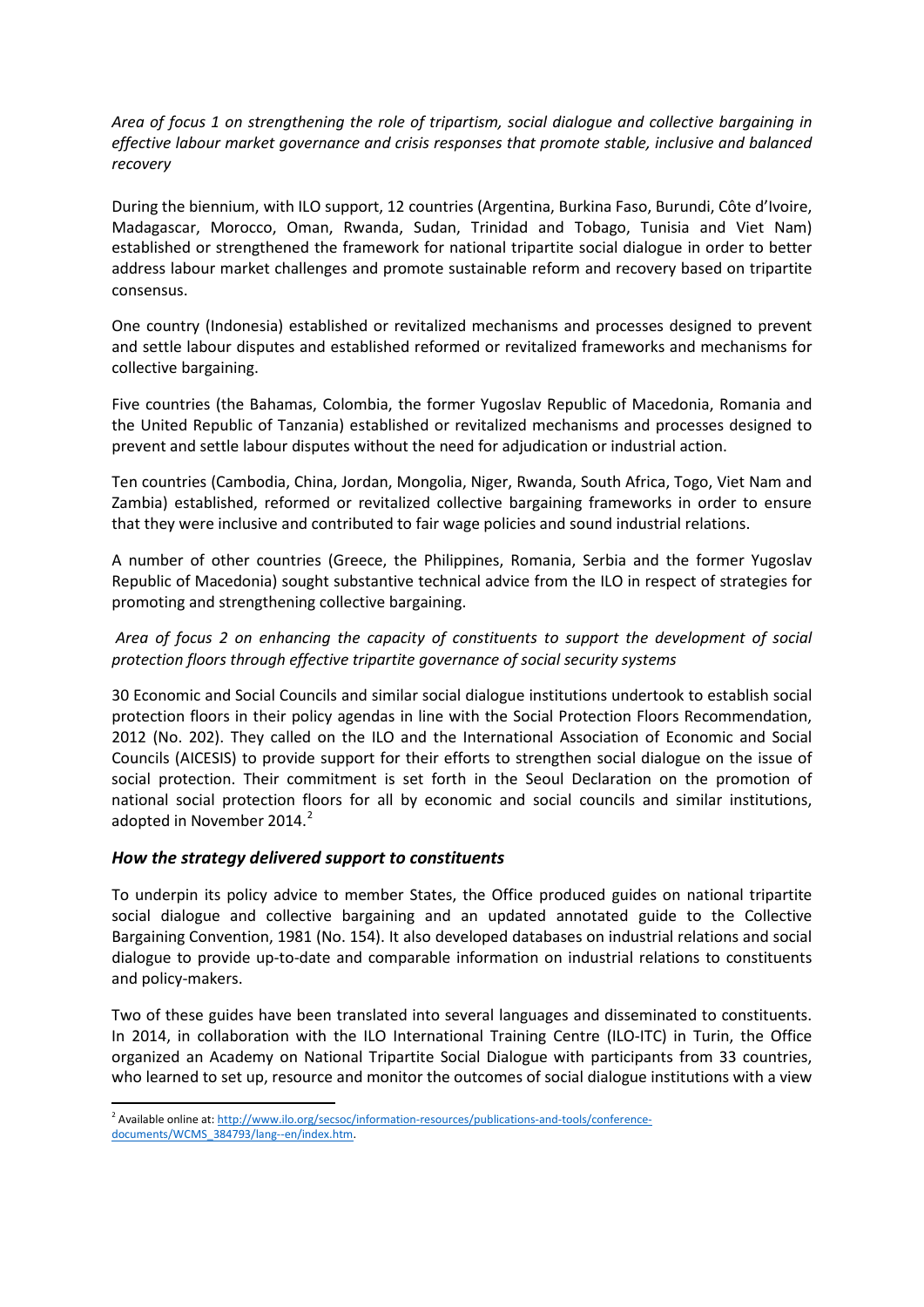to effective labour market governance. This event was replicated in 2015 for Portuguese-speaking countries in cooperation with the secretariat of the Community of Portuguese Language Countries.

The publication, Collective Bargaining: A Policy Guide, was used to support the delivery of technical advice on policies that promote collective bargaining and strengthen related institutions (for example, in China, the Philippines, Rwanda and Sri Lanka). Fact Sheets on issues related to collective bargaining were published as a complement to the guide.

The Office enabled or facilitated the exchange of good practices. In June 2014, a delegation from the South African Local Government Bargaining Council benefitted from a discussion on labour relations and collective bargaining with ILO experts in Geneva and constituents in Germany and Norway.

The delivery of advisory services and real-time comparative information on legal frameworks for labour relations was enhanced by the establishment of a database on industrial relations (IRLex), which provides one-stop access to key legislation.

The Office continued to provide technical assistance with the establishment and strengthening of legal frameworks, institutions and procedures for the prevention and settlement of labour disputes. During the biennium, greater emphasis was placed on information and case management systems in order to promote voluntary dispute settlement and workplace compliance.

ILO technical advice on draft legal frameworks for labour dispute resolution led to the establishment or revitalization of dispute resolution mechanisms and processes in the former Yugoslav Republic of Macedonia. With the Office's assistance, new information and case management systems were adopted in the former Yugoslav Republic of Macedonia and the United Republic of Tanzania.

The publication, Labour Dispute Systems: Guidelines for improved performance (available in ten languages) was used to help member States assess their systems and to provide a framework for an annual ITC-ILO course on Building Effective Dispute Resolution Systems.

With regard to Area of focus 2, under Area of Critical Importance (ACI) 3, the Office implemented a project in cooperation with the AICESIS and the Republic of Korea's Economic and Social Development Commission with funding from the Regular Budget Supplementary Account (RBSA). The project combined a survey of 100 economic social councils and similar institutions (ESCs-SIs) with a global forum, held in Seoul in November 2014 with 100 participants from the International Monetary Fund (IMF), the World Bank, the Asian Development Bank (ADB), the United Nations Economic and Social Commission for Asia and the Pacific (UNESCAP), the International Organisation of Employers (IOE) and the International Trade Union Confederation (ITUC). The project increased national institutions' capacity for social dialogue to promote social protection floors.

Under ACI 7 and in cooperation with AICESIS and the Dutch Economic and Social Council, the Office implemented a second project, also using RBSA funding, to build the capacity of ESCs-SIs to promote workplace compliance, including in global supply chains. On 30 October 2015, 31 ESCs-SIs adopted a Declaration at the Hague in order to promote work place compliance.<sup>[3](#page-2-0)</sup> This project helped Burkina Faso, Colombia, Nicaragua, Turkey, Uganda, the United Republic of Tanzania and Viet Nam to build tripartite consensus on designing a national work place compliance strategy.

### *How the strategy helped to address gender equality and non-discrimination*

**.** 

The Office advocated for better inclusion of vulnerable groups in tripartite bodies with a view to policy consultation, social dialogue, collective bargaining and dispute resolution and continued to collect sex-disaggregated data on the composition of such bodies. The data gathered from 71

<span id="page-2-0"></span><sup>&</sup>lt;sup>3</sup> Available online at[: http://www.ilo.org/global/about-the-ilo/media-centre/press-releases/WCMS\\_420198/lang--en/index.htm.](http://www.ilo.org/global/about-the-ilo/media-centre/press-releases/WCMS_420198/lang--en/index.htm)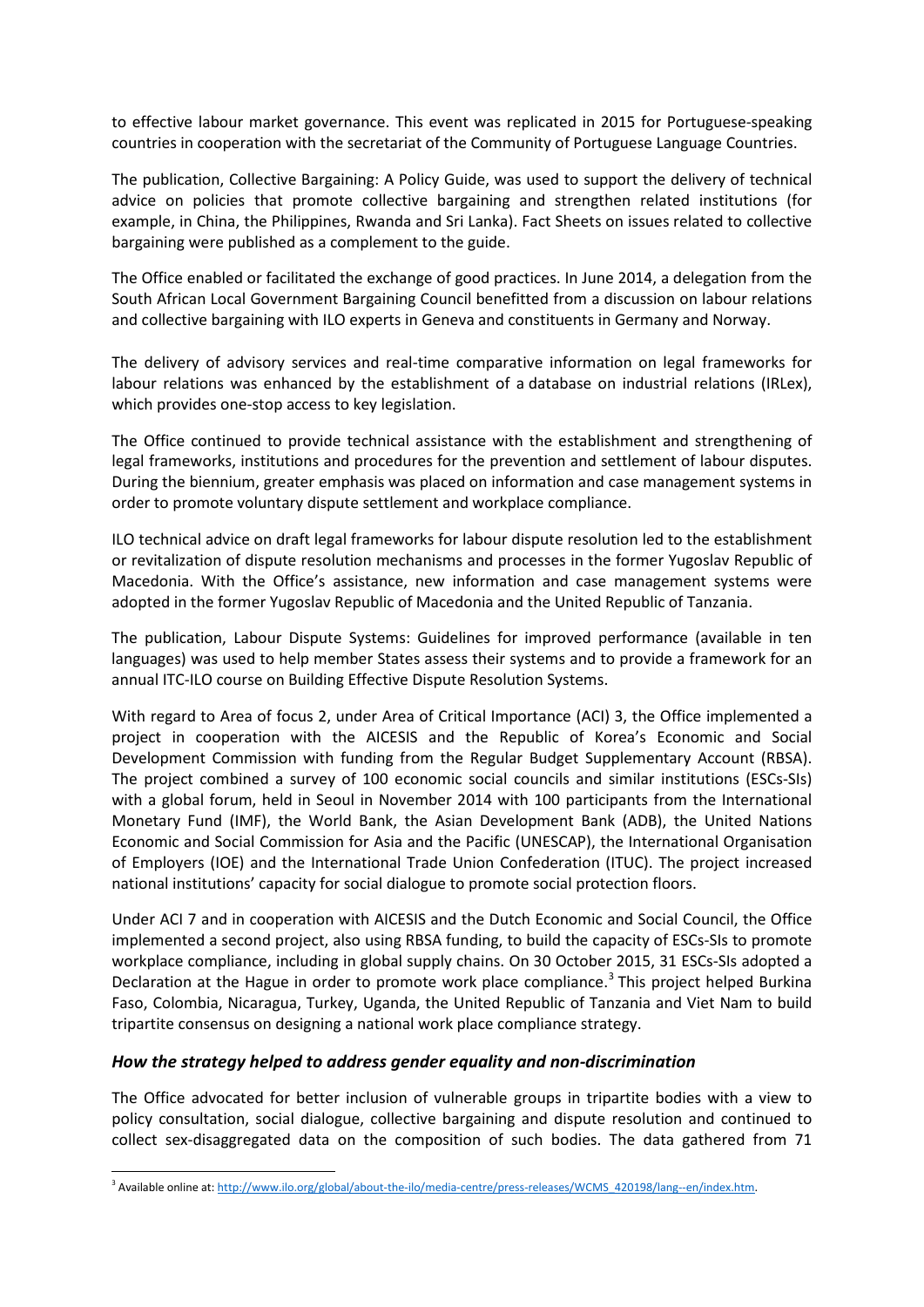countries was used to produce technical briefs that promote gender balance in tripartite bodies in Europe, Central Asia and the Group of 20 (G20) countries. It also collected information on good practices in collective bargaining and gender equality in order to enhance its capacity-building and technical advice and published available data on the collective bargaining coverage of men and women in an issue brief. $4$ 

Global research on effective individual labour dispute resolution systems pays specific attention to bodies that handle discrimination disputes. The findings of a thematic comparative study on effective dispute resolution for domestic workers led to the development of a new training manual on dispute resolution in domestic work.

# *Significant external partnerships that have helped in delivering the strategy*

The partnership with AICESIS and national bodies, such as the Republic of Korea's Economic and Social Development Commission and the Dutch Economic and Social Council, helped the ILO to improve its outreach and to strengthen the impact of tripartite institutions on policy making.

In cooperation with the European Commission, the Office strengthened its research capacities and produced publications on the role of social dialogue in promoting sustainable economic and job recovery in crisis-affected European Union countries. It contributed a chapter to the Commission's Report on Industrial Relations in Europe.

The Office signed a framework for cooperation with Eurofound, including in the area of industrial relations, and participated as an expert in a Eurofound project, Collective bargaining in the 21st century in the EU.

Partnerships with regional groupings such as the West African Economic and Monetary Union (WAEMU) (8 Member States) and the Community of Portuguese Language Countries (9 Member States) helped to pilot the guide on national tripartite social dialogue and promote South-South cooperation.

The Office's collaboration with the International Labour and Employment Relations Association (ILERA) has been strengthened through the Association's regional Congresses and 2015 World Congress in South Africa.

# *Partnerships with dispute resolution agencies and labour courts/tribunals*

The Office signed a memorandum of understanding with Ireland's Workplace Relations Commission, adding to those already signed with Australia's Fair Work Commission and the United States of America's Federal Mediation and Conciliation Service. It also maintained its strong connection with other national agencies, including the United Kingdom's Advisory, Conciliation and Arbitration Service and South Africa's Commission for Conciliation, Mediation and Arbitration. Representatives of these and other agencies participate in the annual ITC-ILO course on Building Effective Dispute Resolution Systems, and have contributed to ILO capacity-building on mediation/conciliation skills in Romania, Sri Lanka and the former Yugoslav Republic of Macedonia. Representatives of various dispute resolution institutions contributed to the Office's research on individual dispute resolution systems.

### *Research collaboration with academics and external research institutions*

Research collaboration with the Japan Institute for Labour Policy and Training (JILPT) led to a series of studies on the settlement of individual labour disputes in selected Organization for Economic Co-

 $\overline{\phantom{a}}$ 

<span id="page-3-0"></span><sup>4</sup> Available online at[: www.ilo.org/irdata.](http://www.ilo.org/irdata)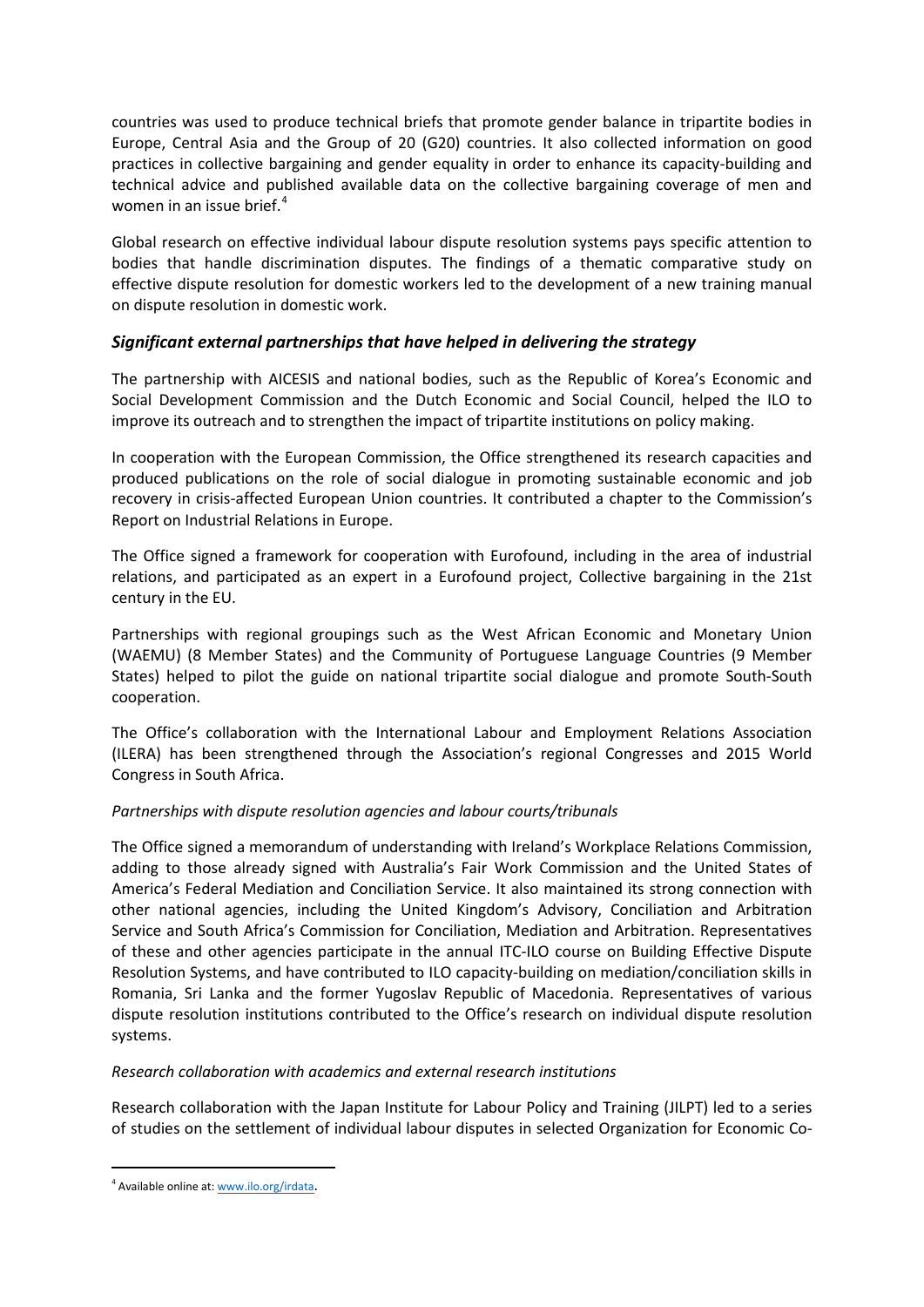operation and Development (OECD) countries. The original papers were delivered at an ILO-JILPT joint seminar and will subsequently be published as chapters in a book.

| <b>Significant outputs</b>             |                                                                                                                                                                                                                                                                                                                                                                                                                                                                                                                                                                                                                                                                                                                                                                                                                                                                                                                                                                                                                                                                                                                                                                                                                                                                                                                                                                                                                                                                                                                                                                                                                                                                                                                                                                                                                                                                                                                                                                                                                                                                                                                                                                                                                                                                                                                                                                                                                                                                                                           |
|----------------------------------------|-----------------------------------------------------------------------------------------------------------------------------------------------------------------------------------------------------------------------------------------------------------------------------------------------------------------------------------------------------------------------------------------------------------------------------------------------------------------------------------------------------------------------------------------------------------------------------------------------------------------------------------------------------------------------------------------------------------------------------------------------------------------------------------------------------------------------------------------------------------------------------------------------------------------------------------------------------------------------------------------------------------------------------------------------------------------------------------------------------------------------------------------------------------------------------------------------------------------------------------------------------------------------------------------------------------------------------------------------------------------------------------------------------------------------------------------------------------------------------------------------------------------------------------------------------------------------------------------------------------------------------------------------------------------------------------------------------------------------------------------------------------------------------------------------------------------------------------------------------------------------------------------------------------------------------------------------------------------------------------------------------------------------------------------------------------------------------------------------------------------------------------------------------------------------------------------------------------------------------------------------------------------------------------------------------------------------------------------------------------------------------------------------------------------------------------------------------------------------------------------------------------|
| Knowledge generation<br>and management | The following outputs were produced within the framework of the ILO Plan of Action on Social Dialogue: <sup>5</sup><br>Translation of the ILO guide for improved governance into ten languages and its dissemination at<br>national and global tripartite forums <sup>6</sup><br>Publication of The Governance of Policy Reforms in Southern Europe and Ireland: Social dialogue<br>٠<br>actors and institutions in times of crisis, which examines the role of social dialogue in promoting<br>sustainable economic and job recovery in Greece, Ireland, Italy, Portugal and Spain<br>Upgrading of the AICESIS-ILO Database on National Tripartite Social Dialogue Institutions as a<br>web-based, dynamic database covering 106 countries ${}^{8}$<br>IRData, an online comparative statistical database on trade union density and collective<br>bargaining coverage for 79 countries <sup>9</sup><br>Issue Brief No. 1: Labour Relations and Collective Bargaining: Policy briefs providing a review of<br>collective bargaining trends, innovative practices in collective bargaining for non-standard<br>workers and the role of collective bargaining in respect of Domestic Workers<br>Publications on the role of trade unions and collective bargaining in reducing inequality,<br>including:<br>Hayter, S. 2015. "Unions and Collective Bargaining", in J. Berg (ed.): Labour Markets, Institutions and<br>Inequality: Building Just Societies in the 21st Century (Cheltenham, UK, ILO and Edward Elgar).<br>iPad App - Infostory on the role of collective bargaining in creating a fairer economy, which has been<br>downloaded in 47 countries, including China, Kuwait, Nigeria and Paraguay<br>Blog - "Want to tackle inequality? Shore up collective bargaining" on the role of collective bargaining in<br>reducing inequality 10<br>ILO Infostory: "Can collective bargaining create a fairer economy?" (App from iTunes)<br>A series of publications on the role of collective bargaining in linking wages to productivity growth in<br>Argentina, Japan, the Philippines, South Africa and Uruguay.<br>Dispute resolution: Launch of a global research programme on the performance of systems for<br>the prevention and resolution of individual labour disputes. The Office commissioned studies on<br>selected countries in all regions and facilitated the holding of research workshops to examine the<br>findings, which will be reported to the Governing Body in late 2016. |
| Upstream policy advice                 | The ILO and the AICESIS, in partnership with the Economic and Social Development Commission<br>٠<br>of Korea (ESDC), launched an international Conference on "The role of economic and social<br>councils and similar institutions (ESC-SIs) and social dialogue in the implementation of social<br>protection floors for all", held in Seoul from 20 and 21 November 2014 and culminating in the<br>adoption of the Seoul Declaration.<br>The ILO, AICESIS and the Economic and Social Council of the Netherlands organized a tripartite<br>international conference on "Promoting Workplace Compliance including in Global Supply<br>Chains: The role of Economic and Social Councils and similar social dialogue institutions", held at<br>The Hague on 29 and 20 October 2015. The resulting Hague Declaration will feed into the<br>discussion on global supply chains at the 105th Session of the International Labour Conference in<br>June 2016.                                                                                                                                                                                                                                                                                                                                                                                                                                                                                                                                                                                                                                                                                                                                                                                                                                                                                                                                                                                                                                                                                                                                                                                                                                                                                                                                                                                                                                                                                                                                                  |
| Capacity development                   | Academy on National tripartite Social Dialogue (2014): participants from 33 countries shared<br>٠<br>experience and best practices on the operation of effective institutions for policy concertation.<br>In the context of its technical advisory services, training on collective bargaining and negotiation                                                                                                                                                                                                                                                                                                                                                                                                                                                                                                                                                                                                                                                                                                                                                                                                                                                                                                                                                                                                                                                                                                                                                                                                                                                                                                                                                                                                                                                                                                                                                                                                                                                                                                                                                                                                                                                                                                                                                                                                                                                                                                                                                                                            |
|                                        |                                                                                                                                                                                                                                                                                                                                                                                                                                                                                                                                                                                                                                                                                                                                                                                                                                                                                                                                                                                                                                                                                                                                                                                                                                                                                                                                                                                                                                                                                                                                                                                                                                                                                                                                                                                                                                                                                                                                                                                                                                                                                                                                                                                                                                                                                                                                                                                                                                                                                                           |

 $5$  GB.319/POL/3. **.** 

<span id="page-4-1"></span><span id="page-4-0"></span><sup>6</sup> Available online at[: http://www.ilo.org/ifpdial/information-resources/publications/WCMS\\_231193/lang--en/index.htm.](http://www.ilo.org/ifpdial/information-resources/publications/WCMS_231193/lang--en/index.htm)

<sup>7</sup> Available online at[: http://www.ilo.org/ifpdial/information-resources/publications/WCMS\\_362565/lang--en/index.htm.](http://www.ilo.org/ifpdial/information-resources/publications/WCMS_362565/lang--en/index.htm)

<span id="page-4-4"></span><span id="page-4-3"></span><span id="page-4-2"></span><sup>8</sup> Available online at: http://www.aicesis.org/database/map/<br>
<sup>9</sup> Available online at: <u>http://www.aicesis.org/database/map/</u><br>
<sup>9</sup> Available online at: <u>www.ilo.org/irdata</u>.

<span id="page-4-5"></span><sup>&</sup>lt;sup>10</sup> Available online at: [http://iloblog.org/2015/03/03/want-to-tackle-inequality-shore-up-collective-bargaining/.](http://iloblog.org/2015/03/03/want-to-tackle-inequality-shore-up-collective-bargaining/)